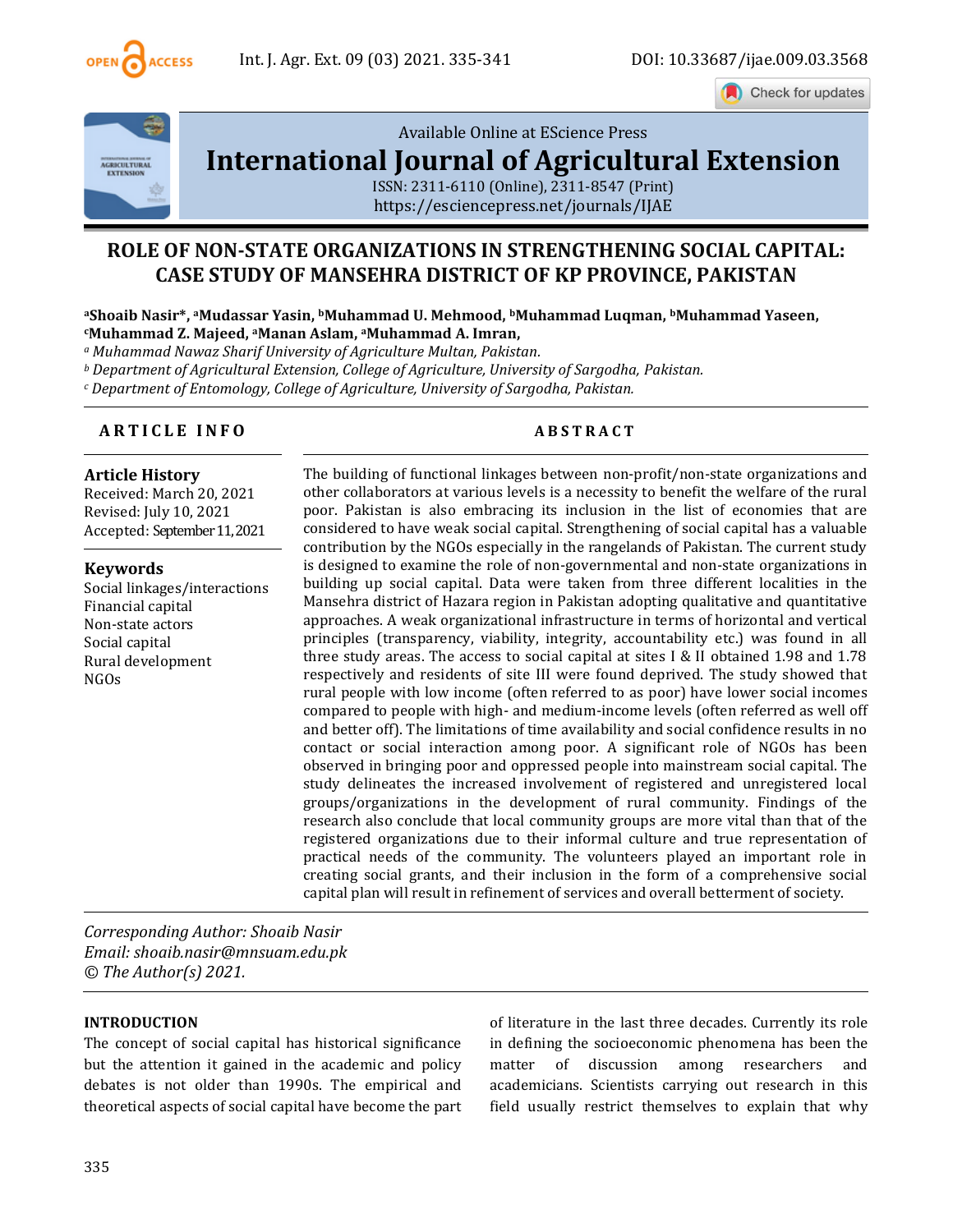growth of economies differ and who have equal access to resources, markets and technology in the modern world. Disparities at a larger scale among the economies despite having access to identical environment of production are critical challenges for the community of researchers (Bhandari and Yasunobu, 2009). In this regard role of all the involved stakeholders require revisions and their course of action need to be revisited. Non-state actors are the most promising and effective actors that play their role for cross sector stakeholders to reach out the most vulnerable residents of a community. Most likely the non-state actors operate in the situation and areas where the state is unable to act. The ability of an organization in a specific situation or for a specific cause is associated with their capacity of securing the resources (Kuyper *et al.*, 2017; Menashy, 2015). These non-state actors have to deal with two sort of clients alongside management of limited finances, lack of social knowledge and support. Success of the nonstate actors is worthy when they create the social support for the local community with in diversified cultural landscape of area (Bacon *et al.*, 2012). Communication and networking are two skills through which junior members of non-state actors build a better social capital unlike the senior members of the organization. Lack of functioning of non-state actors is

reported due to the challenges like; social relations with local actors are not up to the mark, poor coordination efforts, lacking in balance for networking and imperfect efforts for fund raising (Adem, 2016). The concept of social capital is all about networking for valuable resources, this enables the members to recognize their obligation in the form of respect, friendship and gratitude. As it is the combination of physical and human capital, coexistence and interdependence of physical assets and ownership of individuals play a common role to ascertain the existence of social capital (Le Van *et al.*, 2018).

Social organizations prefer on creating ties among groups of individuals having similar characteristics. Organizations with higher level of networks do involve the community members with other social capitals for their exposure, independence and confidence. Ability of the non-sate actors to reach influential characters and groups which are not liability to the organization, these associates turn out to be the reason of gaining trust and support for the non-state actors (Cunningham *et al.*, 2013). Social capital draws attention to multiple strings attached to each other with in social circle. Interconnected to each other and making together a capital can be best explained with the following framework:



Framework adapted from Saukani and Ismail (2019).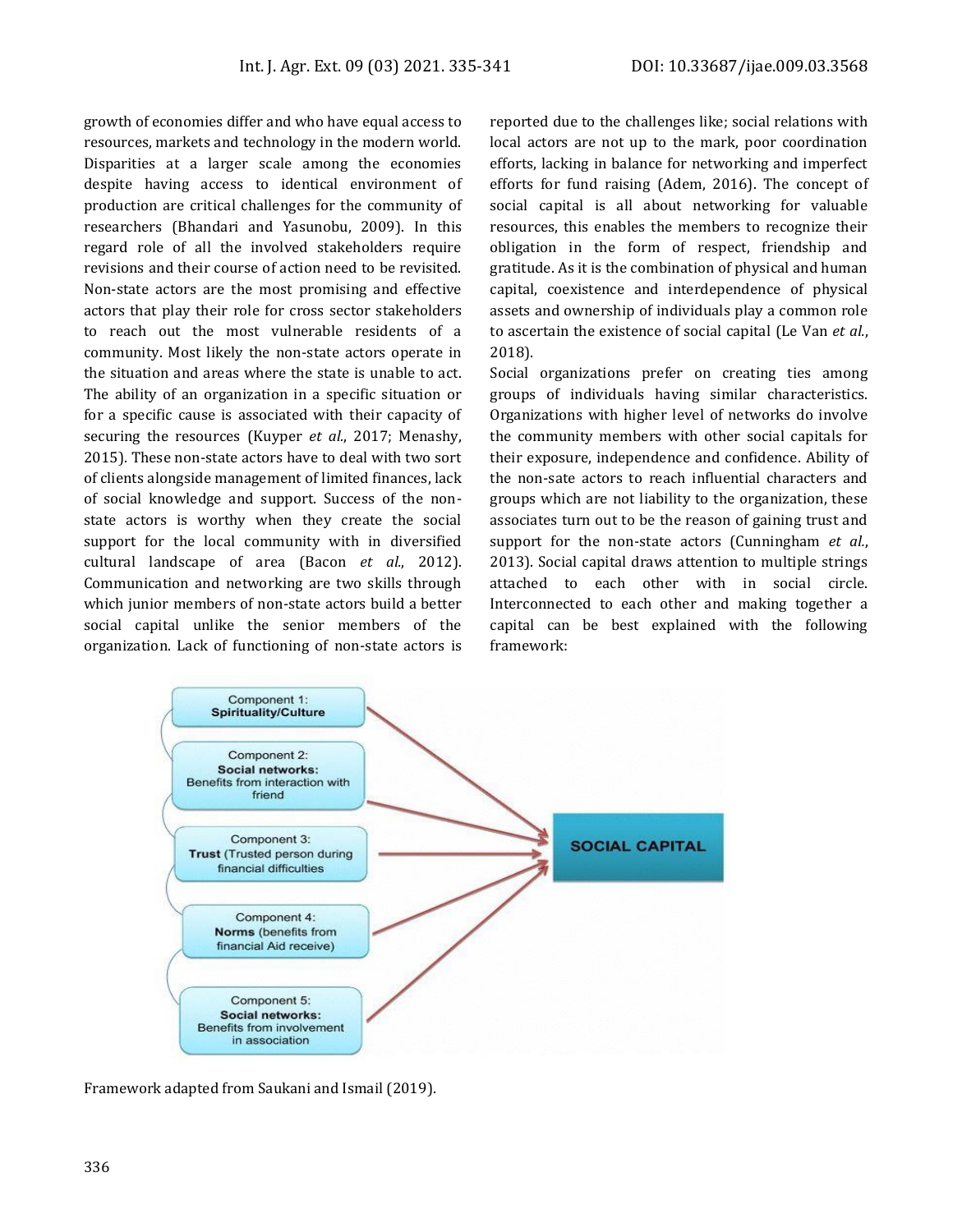Interconnected components of the social capital highlight the adjacent branches or sub-divisions of social capital. Culture, networks, trust, norms and social circle together set the base and penetrate roots to create harmony for making an independent and productive society (Aldrich *et al.*, 2018). Social capital enables the connections within the social system by building trust and encouraging solidarity. In context of the above shared findings, the present research study was designed to analyze the role of non-state institutions in strengthening social capital in Northern-West region of Pakistan which is also refer to as Highland of Pakistan.

#### **Research Questions**

This study aimed to probe following research questions;

- What is the distribution of research area into different regions on the basis of social capital?
- Why poor people have weak social capital or interaction?
- Why social capital decreases with the increase of economic capital?
- What is the role of volunteers in the development of social capital?

### **MATERIALS & METHODS**

#### **Nature of study**

The present study was descriptive in nature. Collection of cross-sectional data through structured questionnaire was found to be best fit for the explanation of parameters included in this study.

#### **Study area and sampling procedure**

The study was conducted in one of the five provinces of Pakistan – Khyber Pakhtunkhwa. In this study, both

purposive and random sampling techniques were used for the selection of sample. District Mansehra was selected through purposive sampling procedure as the targeted study area being most populous district of Hazara region (Government of Khyber Pakhtunkhwa, 2011). There is total 05 tehsils in Mansehra district. Total 360 respondents were selected from the three randomly chosen tehsils viz Bala Kot tehsil (Site I), Mansehra tehsil (Site II) and Darband tehsil (Site III) of the district (Yap *et al.*, 2013).

#### **Data collection and analysis**

Structured interview schedule was used for collecting quantitative data. The instrument was pre-tested, validated and its reliability was ensured through Cronbach alpha technique while using SPSS. Data were collected through face-to-face interviews. The collected quantitative data were analysed using Statistical Package for Social Sciences (SPSS).

#### **RESULTS AND DISCUSSION**

#### **Situation of livelihood capitals**

According to DFID, livelihood capitals are divided into five categories in the livelihood framework including (i) human capital (ii) Financial capital (iii) social capital (iv) physical capital and (v) natural capital. The entitlement of each livelihood capital in the research area is presented in the following sections:

### **Human capital**

The human capital of respondents was assessed by their educational status and access to training facilities. The data regarding educational profile of respondents was collected and is presented in Figure 1:



Figure 1. Educational profile of respondents in the research area.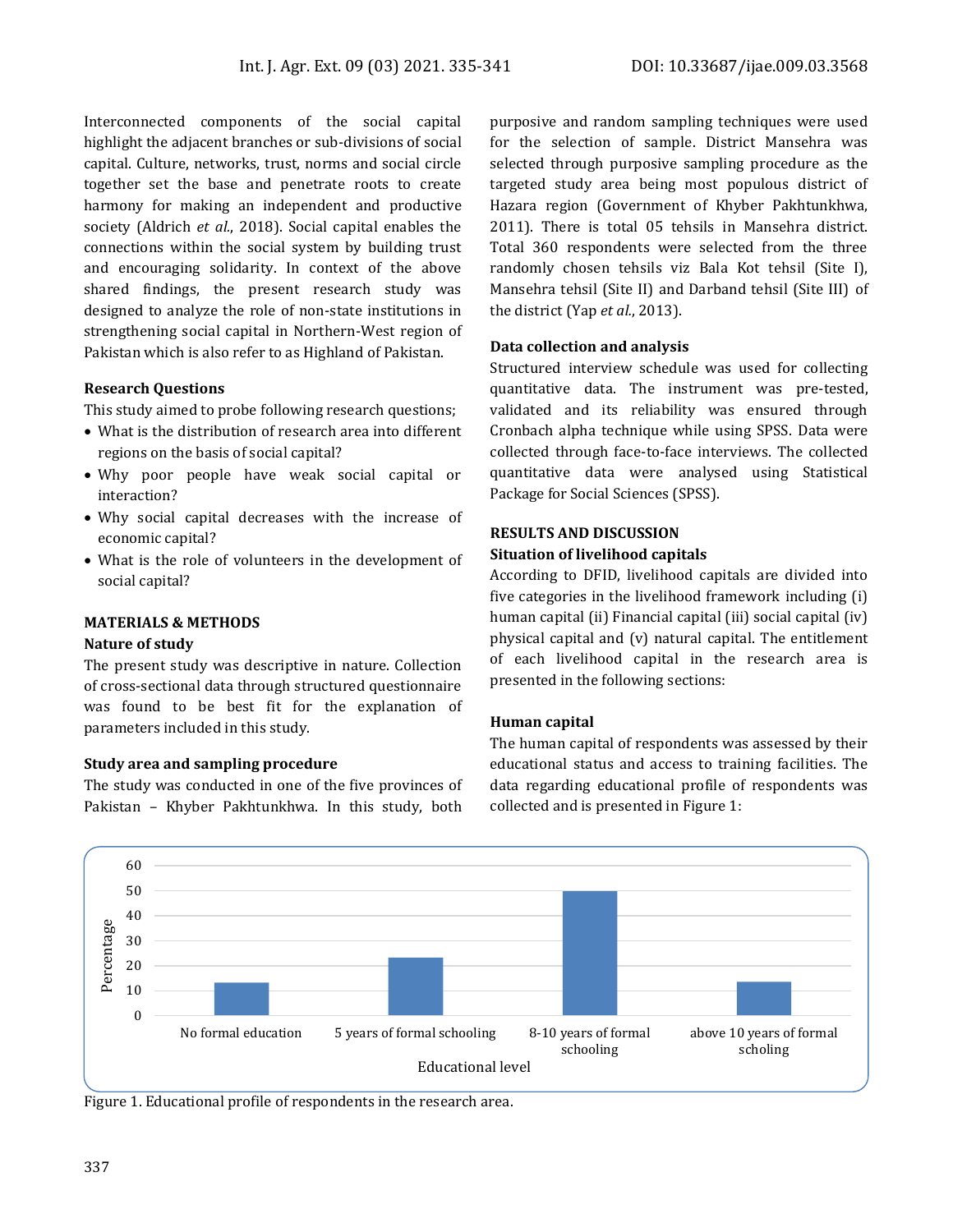Figure 1 shows that about half (49.8%) of respondents had less ten years of schooling. In this age of development and technology, ten years of schooling cannot be considered sufficient for overall human development. Only 13.6% of respondents had educational level of more than matriculation (10 years of schooling). Whereas, of the total respondents, 13.3% were illiterate. According to UNECSO report, education for all is pre-requisite for national development. The data regarding other component of human capital – receiving of training by the respondents is shown in Table 1.

|  |  | Table 1. Trainings received by the respondents. |  |
|--|--|-------------------------------------------------|--|
|  |  |                                                 |  |

| Received any training |     | $\%$  |
|-----------------------|-----|-------|
| Yes                   | 95  | 26.4  |
| No                    | 265 | 73.6  |
| Total                 | 360 | 100.0 |

The data tabulated in table shows that a high majority (73.6%) of respondents didn't receive any training from public and private institutions. Only 26.4% of respondents received training. This indicates the low level of human capital of people referring to the lack of education and training. The same being the reason of low level of human capital, resulted in limited employment and skill-based income generation opportunities, which lead to high level of poverty in the area. Low level of human capital is also responsible for low financial capital which in turn is associated with low level of social capital.

#### **Financial capital**

The financial capital of respondents was assessed with their income status. The data regarding monthly income of respondents during the year of data collection is visualized in Figure 2.



Figure 2. Data regarding monthly income (in Rs.) of respondents.

Table 2. Frequency and percentage of access to microcredit and other Social Safety Nets (SSNs).

|                               |     | -     |
|-------------------------------|-----|-------|
| Access to micro-credit & SSNs |     | $\%$  |
| Yes                           | 35  | 9.8   |
| No                            | 325 | 90.2  |
| Total                         | 360 | 100.0 |

The data shown in figure 2 indicates that the monthly income of majority (46.0%) of respondents was Rs. 20,000. The monthly income of only 13.8% of respondents was more than 40,000 Rs implying that the financial position of majority of the people in the research area was not so good. They had limited financial resources and capitals, which are not sufficient for healthy livelihood. Low level of financial capital was found to be one of the basic reasons behind low level of social capital as assessed during qualitative interviews

with the respondents. Access to micro-credit and other Social Safety Nets (SSNs)/financial institutions also plays role in assessing the level of financial capital of respondents in the research area. The data regarding access to micro-credit and other Social Safety Nets (SSNs) was assessed and presented in Table 2.

The data given in Table 2 shows that only 9.8% of respondents had access to micro-credit services of different commercial banks, rural financial institutions or non-governmental organizations. An overwhelming majority (90.2%) of respondents had no access to different micro-credit services and social safety nets.

### **Level of social capital in the research area**

The research area was divided into three different sites. The level of social capital as possessed by the respondents in their respective areas was measured by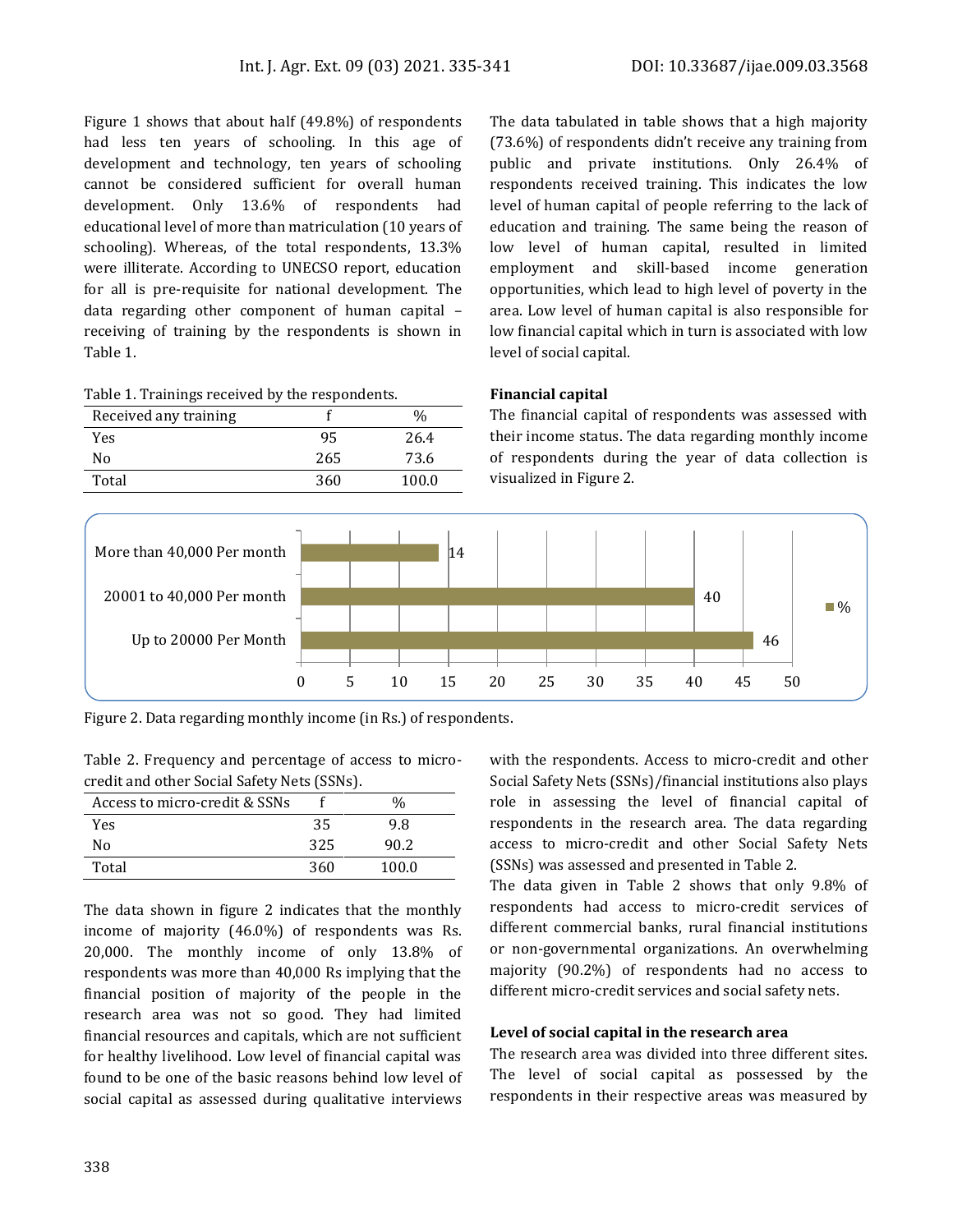assessing their level of linkages and membership with any professional organization or local groups. The level was categorized as low (1), medium (2) and high (3).

Table 3 shows that in site I, the level of social capital was found to be higher with mean value of 1.98/3.00 followed by site II and site III with level of social capital 1.78/3.00 and 1.34/3.00, respectively. The level of social capital was assessed by their linkages with local traditional/cultural groups, village organizations/committees, national and international organizations. Five-point scale (1 to 5) was used for the

said purpose. The mean and SD of respective institutions were calculated and showed in Table 4.

|                      | Table 3. Mean and SD regarding level of social capital at |  |  |
|----------------------|-----------------------------------------------------------|--|--|
| all the three sites. |                                                           |  |  |

| <b>Sites</b> | Mean± SD         |
|--------------|------------------|
| Site I       | $1.98 \pm 0.655$ |
| Site II      | $1.78 \pm 0.561$ |
| Site III     | $1.34\pm0.522$   |

Scale: 1=Low, 2- Medium, 3= High

Table 4. Mean and SD regarding linkages of community with diverse range of organizations/groups

| Linkages with                                              | Mean | SD    |
|------------------------------------------------------------|------|-------|
| Local cultural groups                                      | 4.43 | 0.854 |
| Village organizations                                      | 4.55 | 0.657 |
| Village committees                                         | 3.94 | 0.707 |
| Organizations working at national level                    | 3.71 | 0.798 |
| Organizations working at international level               | 2.83 | 1.056 |
| $(1 = V. Low, 2 = Low, 3 = Medium, 4 = High, 5 = V. High)$ |      |       |

The data presented in Table 4 shows that high level of linkages of community exist within village level organizations with highest mean (4.55/5.00) and SD (0.657). The mean of linkages of other institutions was 4.43/5.00 (with local cultural groups), 3.94/5.00 (village committees), 3.71/5.00 (national organizations) and 2.83/5.00 (international organizations).

This shows that community members were mostly interested in developing linkages with village level organizations and village level local cultural groups as compared to other national and international organizations working in the area. The reason for enhanced interest to work and engage with development-oriented activities of local based groups or committees was due to their better understanding of the development issues of the community and their willingness to work within the framework of local and traditional culture. Reasons for low level of social capital were also assessed by consulting the respondents. The responses of community members were measured with the help of three-point likert scale as 1 to 3 (1 for low, 2 for medium, 3 for high). The mean and S standard deviation (SD) of three major reasons (Lack of time, lack of physical capital, and limited financial capital) on the basis of self-perception of people of research area is given in Table 5.

Table 5. Perceived reasons for low level of social capital.

| Reasons                   | Mean | SD    |
|---------------------------|------|-------|
| Lack of time              | 2.11 | 0.687 |
| Lack of physical capital  | 2.19 | 0.692 |
| Limited financial capital | 2.17 | 0.680 |
|                           |      |       |

1= Disagree, 2= Undecided, 3= Agree

Among three basic reasons of low social capital in the research area, lack of physical capital in the form of land resources was on the top with highest mean (2.19/3.00). This indicated the importance of physical land (ownership) by the rural people. Research studies conducted by different organizations like USDA (2007) and researchers Yang *et al.* (2018) and Hassan and Nazem (2015) also indicated the importance of land resources in rural settings and farming being the major activity for income earning. It was noted during data collection that in the area people had small land holdings, which is not sufficient to meet the needs of entire family members. Due to this reason they used to involve in other nonfarm, related income generating activities. Due to limited land resources, people used to cultivate their land through traditional agricultural practices that lead to low agricultural /farm productivity. All these reasons lead to high poverty rate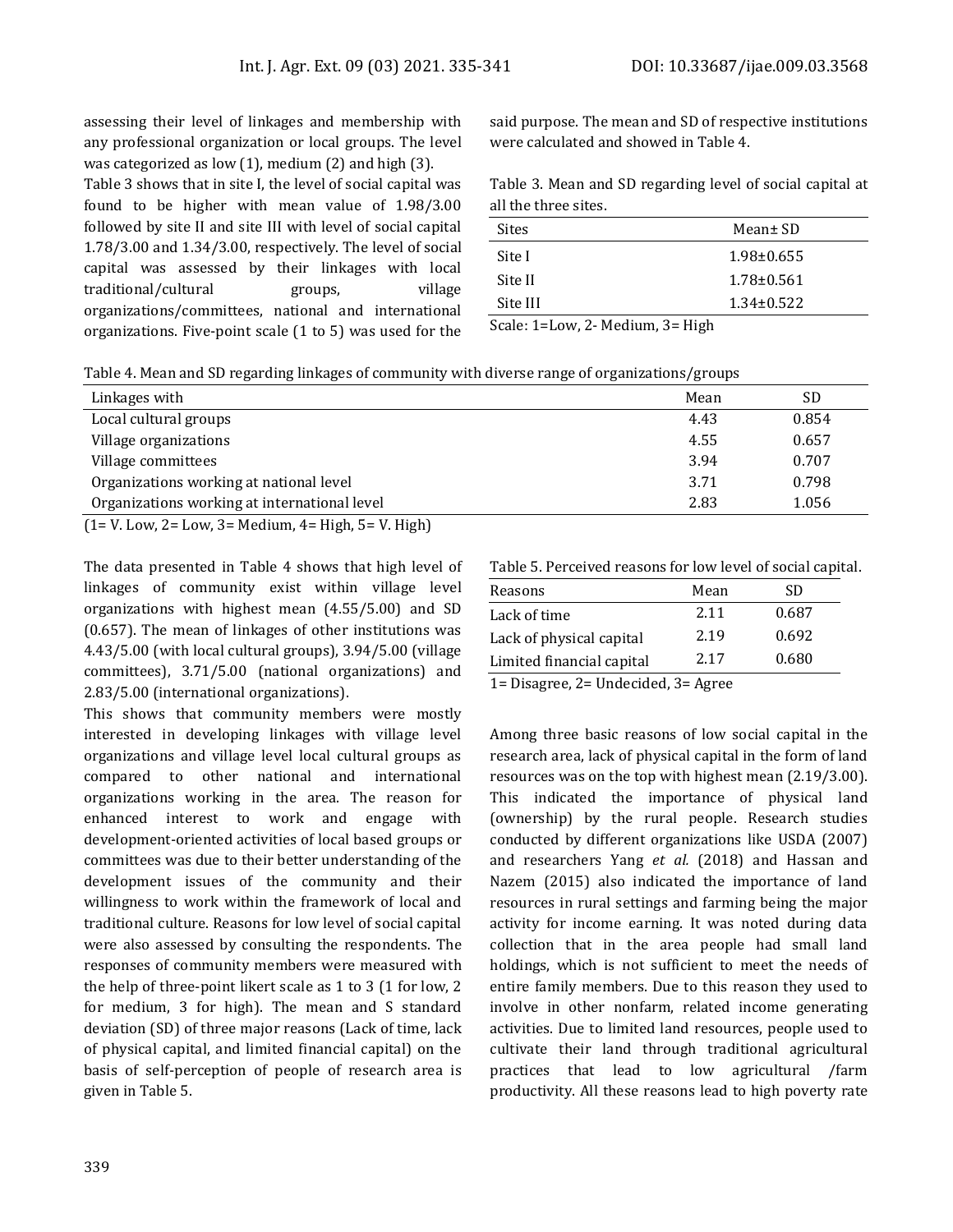and also express the situation of food insecurity in the area. Expecting dependence of an individual on different stakeholders of the society was estimated to find the feasibility of the social capital. This has led to the identification of those potential sources which can contribute to the financial wellbeing of the impoverished individual. That's why perception of highland farmers was recorded to identify the potential source in a social capital as given in Table 6.

Table 6. Perceived assistance sources for highland farmers.

| Sources               | Category |    |  |
|-----------------------|----------|----|--|
|                       | Yes      | No |  |
| Close relatives (1)   | 34       | 29 |  |
| Distant relatives (2) | 06       | 14 |  |
| Neighbours (3)        | 23       | 32 |  |
| Friends (4)           | 28       | 19 |  |
| Co-farmers (5)        | 29       | 09 |  |
| No one $(0)$          | 65       | 65 |  |

Dependence has been found to be the fundamental element to create the base of social capital. Even off approach in the social capital requires the practical nature of dependence. Maximum number of respondents (14.4%) conveyed that they would like more people in the social capital for their assistance. On the other hand, there were same number of respondents who opposed the above stance. This situation almost declaring the stance "no assistance-source available" had no standing that's why it could be regarded as null and void. After that other prominent figure came up against the source "close relatives", 29 respondents said that they do not see their close relatives as source of assistance and 34 opposed this stance. In contrary to this (Shaffril *et al.*, 2020) who stated that digital sources are more impactful than the traditional one.

As this study was to explore about strengthening of the social capital and requisites of a social circle for having a physical interaction as well for maintaining trust among stakeholders (Guillén *et al.*, 2015). Another finding from above table depicts that distant relative as a source of assistance obtained the lowest response by the respondents. It is proven from the facts that close relatives, friends and co-farmers could be a potential source of assistance in a social capital designed around a farmer.

#### **CONCLUSION AND RECOMMENDATIONS**

Study concludes that site I was the prominent beneficiary, which resulted in maintaining the higher social capital compared to areas II and III. The organization's weak linkages in horizontal and vertical manners were found in all three study areas. It has been found that people with low income (often referred to as poor) have lower social incomes compared to people with higher and middle-income levels (often referred to as better off and well off). It has been reported that due to the low level of resources and the lack of time for poor people they often have no contact or social interaction. For bringing those people in mainstream nongovernmental organizations have played a major role as these institutions particularly targeted the poor and oppressed personals.

Respondents of this study reported that although registered and unregistered local groups / organizations work to develop rural communities by increasing their participation in community development activities, the effectiveness of local traditional groups is more important than registered development organizations. The reason behind these circumstances is that local traditional groups operate within the framework of local culture by representing the real and practical needs of community members. It has been concluded that volunteers play a common role in creating social grants, especially for the poor. They have devoted much of their time to serving the people. For their appreciation and motivation, there should be an inclusive approach so that their interest is valued and aroused for benefitting in a true sense. For making their efforts and participation responsive, they should be involved in the decision-making process at initial level. This technique will attract quality, quantity and trust in the social capital and it will further pave the way for making social exchange possible among higher and lower-level organizations.

#### **ACKNOWLEDGEMENTS**

Authors are thankful to the Hazara community specially living in the rural areas for cooperation rendered during data collection.

#### **REFERENCES**

Adem, Ç. 2016. Non-state actors and environmentalism. In, Environmentalism in Turkey Routledge.